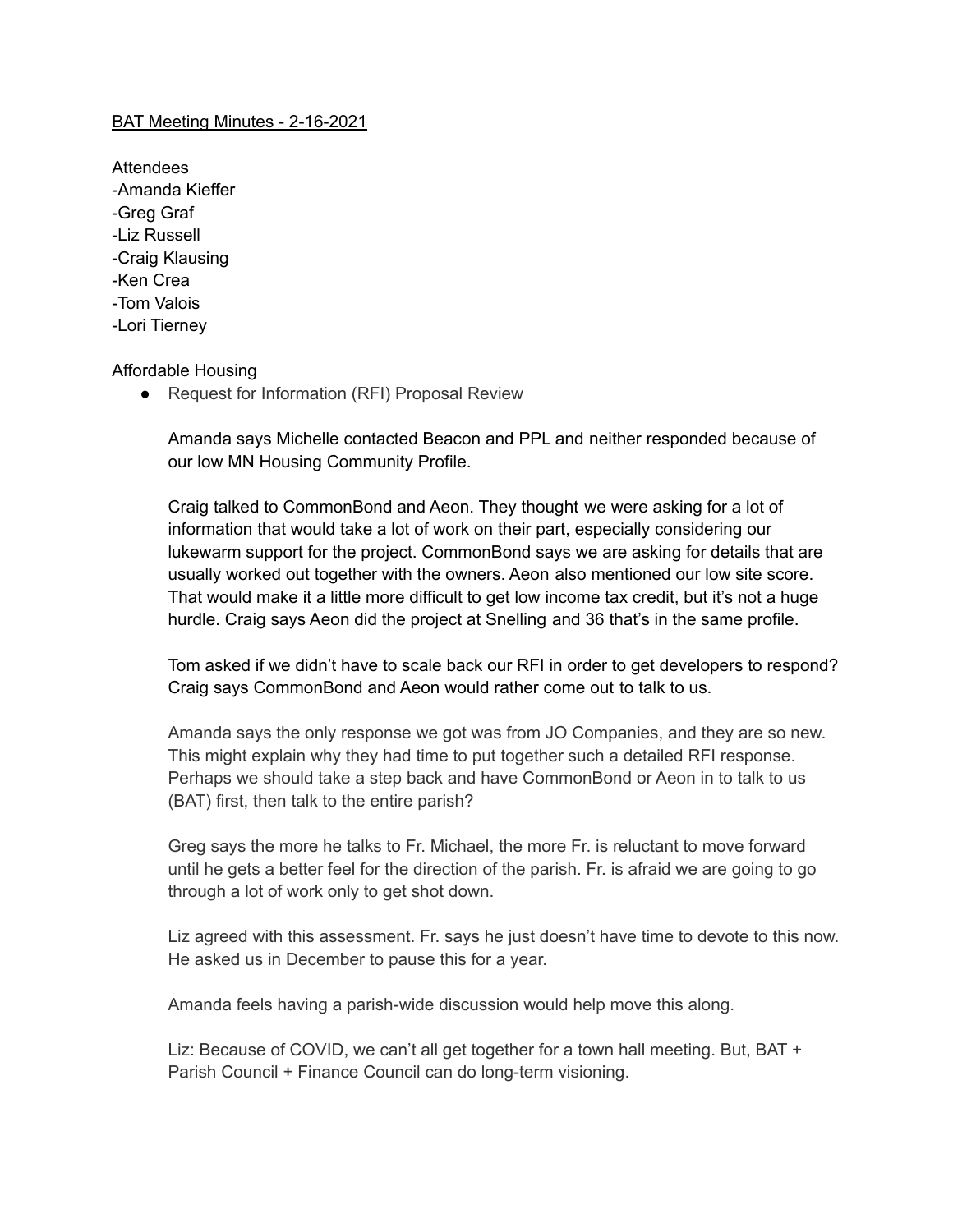Tom says we have been talking about low income housing for a long time. We should continue gathering information. If we pause, he would like a Day 0 (when we can get together as a group) so we can work backwards to get a vision together. Tom has been through this several times, and the parish supports this.

Amanda feels a one-hour meeting with a developer could get Fr. caught up. Craig agrees and says we could work around Father's schedule.

Greg says Fr. Michael wants to know if this is the best use of our land? What else can we use it for?

Liz says we could have a BAT and Parish Council presentation now and full town hall later.

Lori says the Social Justice Committee has held meetings on affordable housing in the past. The town hall in December on Zoom had 90 attendees. Amanda asked if we couldn't partner with SJ? Lori will discuss this with Deanne.

## Future Steps

Amanda will reach out to Fr. Michael to see if he would be interested in a developer meeting. She will also call JO Companies and put them on hold.

Tom would still like a timeline.

Tom offered to put on a demonstration of electric vehicles in our parking lot. He also thought we should install an EV charger.

Ken said the Boy Scout who was going to develop a hosta garden outside the Adoration Chapel as an Eagle Scout project let him down. Liz said Fr. Michael has plans to turn that area into an outside adoration space complete with a waterfall.

## Major Building Improvements

- Roof Repairs Amanda says Vince is still planning to finish roof drawings by the end of the month.
- Parish Center

Greg and brother Tim evaluated converting the Parish Center to living space for Fr. Michael. They estimated it would cost \$75,000-150,000 to make it liveable, and then there is no guarantee the roof wouldn't start leaking and ruin everything.

- On Hold till decisions on our Affordable Housing Initiatives are made.
	- Parish Center
	- Parking Lot